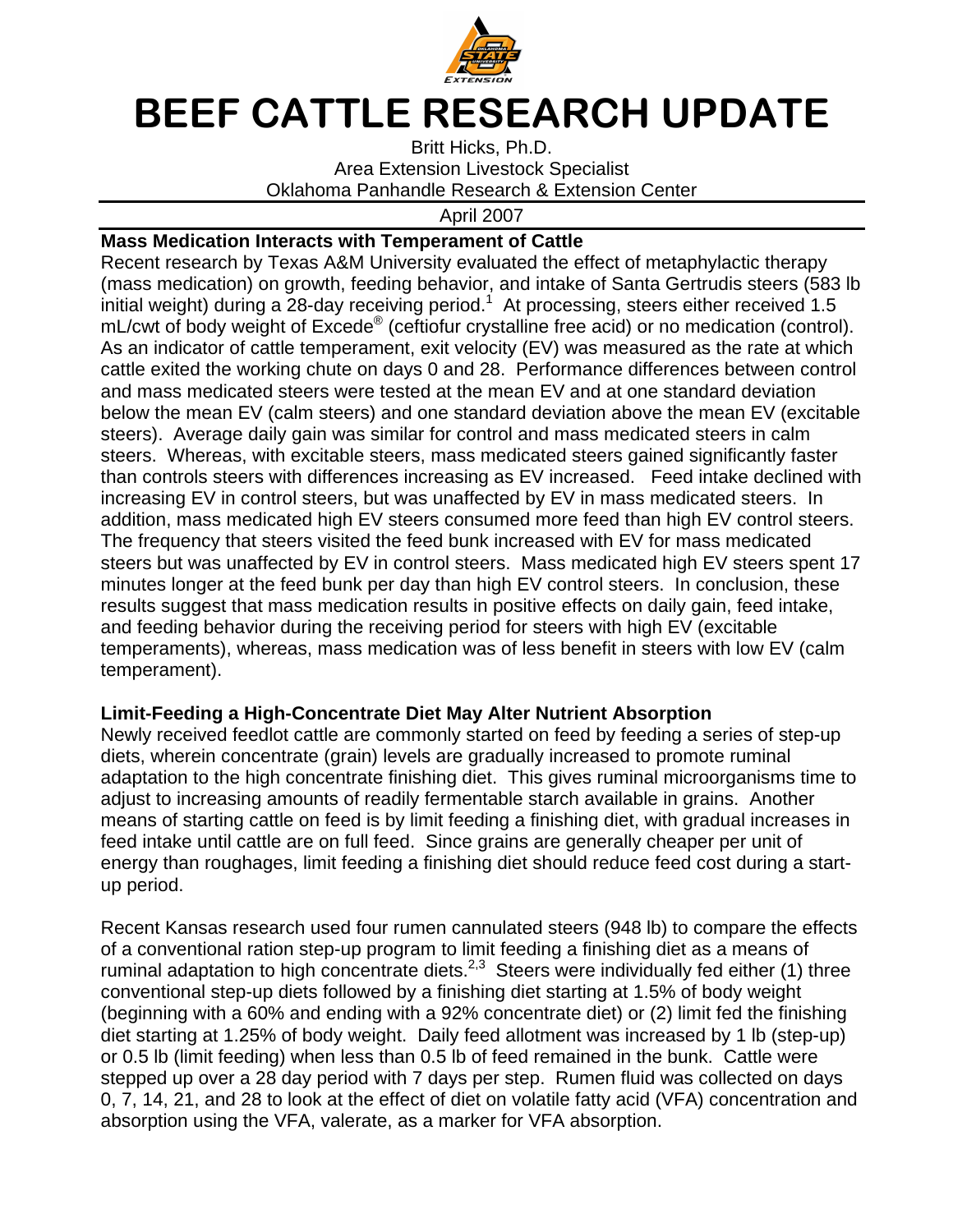After all cattle reached ad libitum intake of the finishing diet, dry matter intake (% of body weight) was unaffected by treatment. During week 1, valerate absorption was greater for limit fed steers. However, by week 4 valerate absorption was greater for step-up cattle. These researchers concluded that this may suggest that the conventional step-up diet is more effective in adapting the rumen to high concentrate diets. Limit feeding a finishing diet to adapt cattle may reduce feed cost but the resulting decrease in nutrient absorption may not compensate for the reduced ration cost.

## **Grain Processing Reduces E. coli O157 in Feedlot Cattle**

Escherichia coli O157 is an important food-borne pathogen for which the gastrointestinal tract of cattle is the major reservoir. E. coli O157 is commonly isolated from beef cattle feces and can enter the food chain at harvest. Fecal shedding of E. coli O157 in cattle reflects the ability of the organism to colonize the gastrointestinal tract. Evidence suggests that the site of colonization is in the hindgut and not the rumen. Thus, any dietary factor that alters the supply of substrate (such as starch) to the hindgut should affect the growth and survivability of E. coli O157 and thus, influence fecal shedding.

Grain type and grain processing alters the site and extent of starch digestion and may alter the survival, growth and colonization of  $E$ . coli O157 in the hindgut. Grains that are less extensively digested within the rumen produce more starch for the hindgut, increasing fermentation activity and acid production in the hindgut. A recent review of 50 trials tabulated the site of starch digestion for feedlot cattle. $4$  This review clearly shows that ruminal starch digestion is considerably greater for wheat than corn or sorghum (Table 1). In addition, it illustrates that steam flaking of grains enhances ruminal starch digestion compared to dry rolling, reducing starch availability to the hindgut. Though, the response to processing is considerably less for wheat than corn or sorghum.

| , anouo granio processou in vancuo navo (ocurso. O nono, 2000). |                   |                     |
|-----------------------------------------------------------------|-------------------|---------------------|
| <b>Processing Method:</b>                                       | <b>Dry Rolled</b> | <b>Steam Flaked</b> |
| Corn                                                            |                   |                     |
| Ruminal disappearance, % dietary starch                         | 60.6 <sup>a</sup> | $84.2^{b}$          |
| Total tract disappearance, % of dietary starch                  | 89.3 <sup>a</sup> | 99.1 $b$            |
| Sorghum                                                         |                   |                     |
| Ruminal disappearance, % dietary starch                         | 66.8 <sup>a</sup> | $84.9^{b}$          |
| Total tract disappearance, % of dietary starch                  | $96.5^{\text{a}}$ | 98.8 <sup>b</sup>   |
| Wheat                                                           |                   |                     |
| Ruminal disappearance, % dietary starch                         | 86.0 <sup>a</sup> | 91.6 <sup>a</sup>   |
| Total tract disappearance, % of dietary starch                  | 97.9 <sup>a</sup> | 98.8 <sup>a</sup>   |
| ob b                                                            |                   |                     |

Table 1. Site and extent of starch digestion for feedlot cattle fed diets containing various grains processed in various ways (Source: Owens, 2005).

<sup>ab</sup>Means in same row sharing a superscript are not different (P<0.05).

Recent Kansas research evaluated the effects of grain type (sorghum or wheat) and grain processing (dry rolled or steam flaked) in finishing diets on the prevalence of E. coli O157 in 40 heifers (630 lbs) that tested positive for fecal shedding of E coli O157 prior to starting the trial.<sup>5</sup> The cattle were fed a series of step-up diets to adapt the animals to a highconcentrate finishing diet consisting of 81.4% sorghum or 52% wheat (dry matter basis). Steam flaked corn was added to wheat diets to achieve a similar concentrate to forage ratio among all diets. The mean prevalence of E. coli O157 in fecal samples for heifers fed